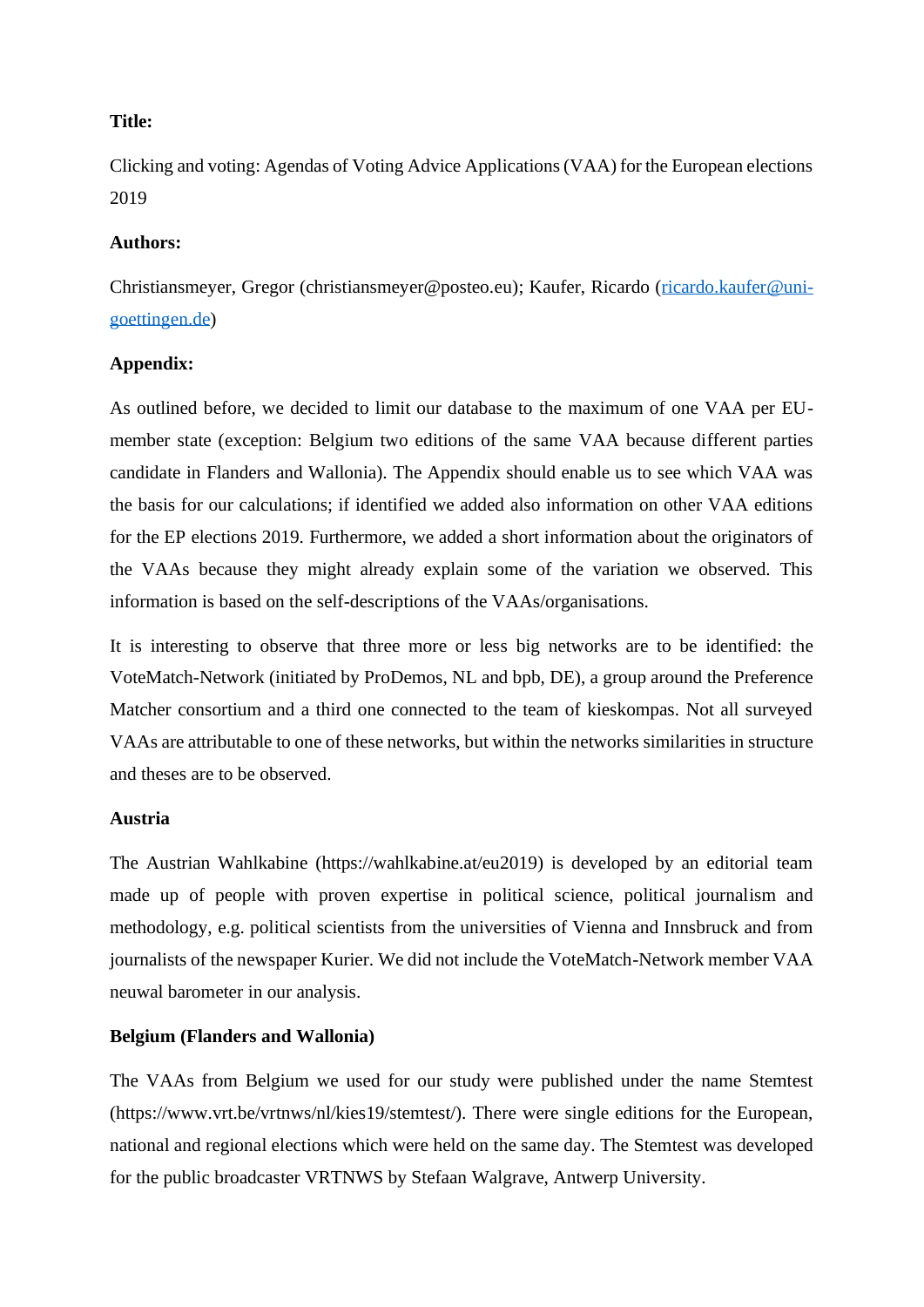# **Bulgaria**

The Bulgarian VAA (www.glasovoditel.eu) was developed by the Centre for Liberal Strategies (NGO) and the NGO ProDemos. The Voter project is based on the Dutch method transferred by ProDemos, therefore Glasovotditel is member of the VoteMatch-Network. There was also a VAA by the Preference Matcher consortium offered, which we did not include in our analysis.

# **Czech Republic**

The VAA VolebníKalkulačka.cz (http://kohovolit.eu/en) is created by the Czech-Slovak Nonprofit organisation kohovolit. They are also responsible for the sister application VolebnáKalkulačka.sk, together they are member of the VoteMatch-Network.

# **Cyprus**

Choose4Cyprus.eu was the Voting Advice Application run on Cyprus. Vasiliki Triga chaired the team; they cooperated closely with app developers from the Preference Matcher consortium (University of Zurich/Cyprus University of Technology).

# **Denmark**

The Danish Kandidattest EP valget 2019 (https://www.dr.dk/nyheder/politik/epvalg/kandidattest) was published by DR (Danish Broadcasting Corporation), which is Denmark's oldest and largest electronic media enterprise. The candidate test is created in collaboration between DR and Altinget. Altinget is member of the VoteMatch-Network.

## **Finland**

We use the Finnish Vaalikone (https://vaalikone.yle.fi/eurovaalit2019?lang=fi-FI) EP-elections edition for our study. The VAA is offered by the Finnish public broadcaster Yleisradio Oy, the lead designer was Aki Kekäläinen. Vaalikone is member of the VoteMatch-Network and has been offered in Finnish, Swedish, Russian and English.

## **France**

The French VAA Vote & Vous was available under https://www.vote-et-vous.fr/europeennes-2019.html. Vote & Vous is a non-profit organization committed to the aim of civic education and cooperates closely with the Dutch ProDemos. Therefore, they are member of the VoteMatch-Network.

# **Germany**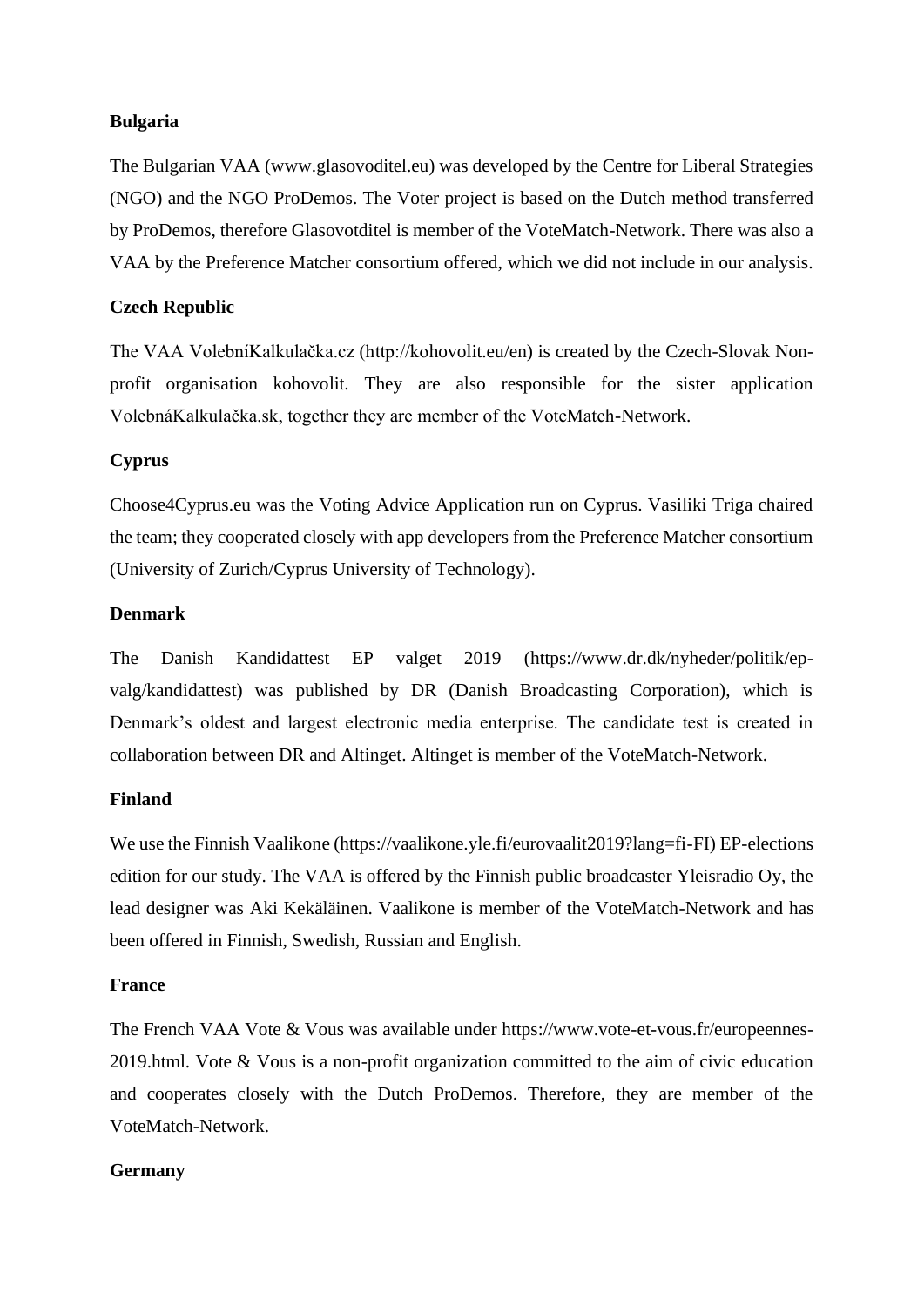The German Wahl-O-Mat (www.wahl-o-mat.de) offers editions for regional, federal and European elections since 2002. It is a project of the bpb (Bundeszentrale für politische Bildung); usually young voters (up to 25) are invited to co-author the theses, therefore they get support by a team of scientists. The bpb is co-founder of the VoteMatch-Network.

## **Greece**

In Greece the VAA was available at http://www.votematch.gr/. The initiative HelpMeVote / VoteMatch is an academic project that is not assigned to any political party, movement or media. They are member of the VoteMatch-Network. There was also a VAA by the Preference Matcher consortium offered, which we did not include in our analysis.

#### **Hungary**

The Vokskabin methodology (https://www.vokskabin.hu/en/) is based on the approach of the Austrian Politikkabine (politikkabine.at). The questions were developed by scholars and researchers from Hungary's Andrássy University [Andrássy Egyetem] and Eötvös Lórand University [Eötvös Lórand Tudomány Egyetem]. Vokskabin is member of the VoteMatch-Network.

#### **Ireland**

The Irish VAA WhichCandidate (http://www.whichcandidate.ie/) is developed by scholars of the Department of Politics and Public Administration at the University of Limerick. The project is supported by the Irish Times.

#### **Italy**

As the major Italian VAAs CabinaElettorale and VoiSieteQui did not offer an edition for the EP elections 2019, we decided to use the May 2019 edition of i-side with (https://italia.isidewith.com/political-quiz) which is an open project that started in 2012. Interested persons can hand in new questions on rolling basis. Because it is not EP-elections specific, we decided to exclude it from Europe-wide calculations and see it mainly as a reference point.

#### **Latvia**

The Latvian VAA Partiju Skirotava (https://www.lsm.lv/velesanas2019/partiju-skirotava) is run under the domain of the Latvian public broadcaster LSM and was developed by a team at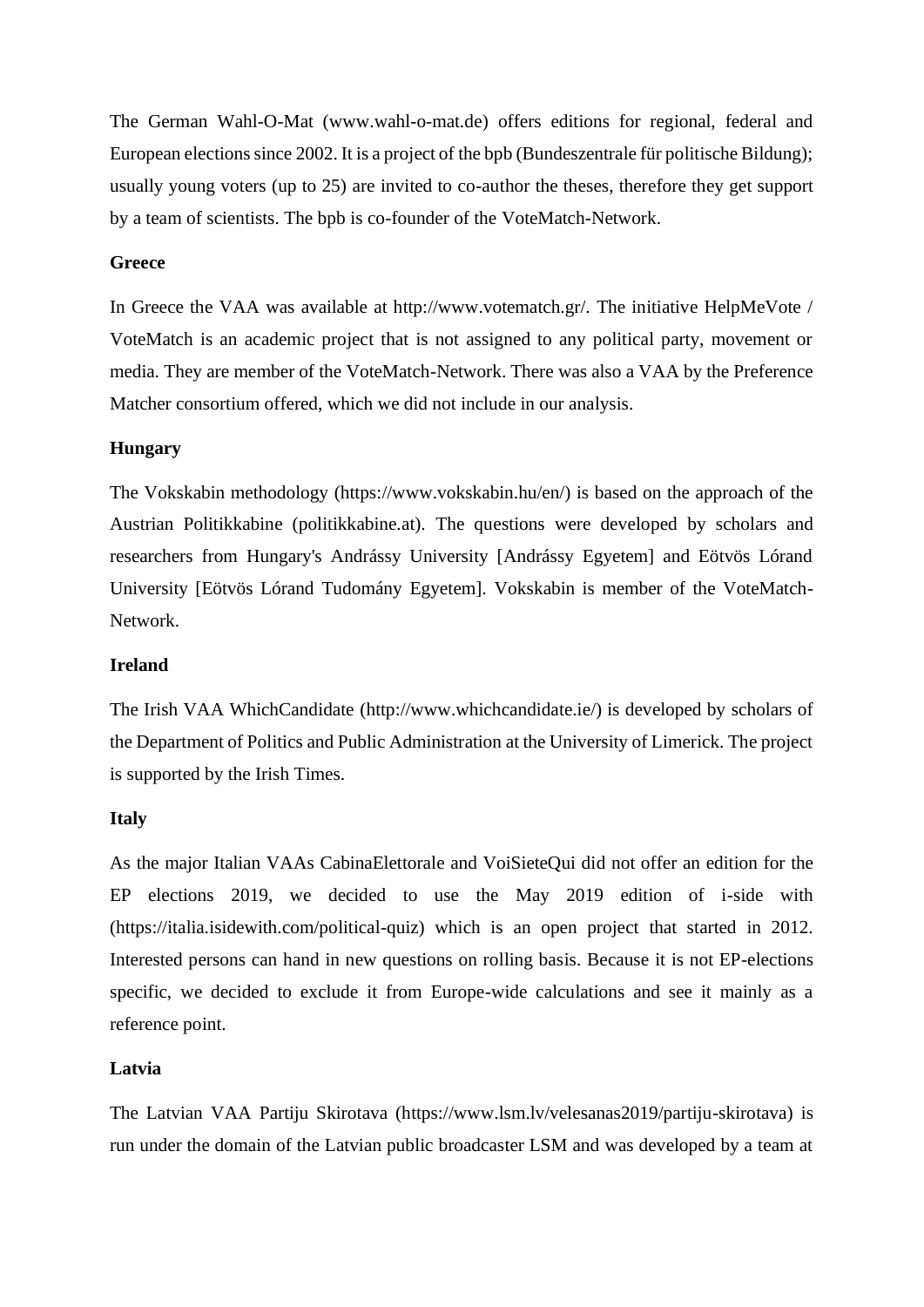the University of Latvia. It is offered in a Latvian and a Russian language version and asks its users to imagine themselves getting a MEP.

## **Lituania**

Mano blasas (http://www.manobalsas.lt/testas/testas.php?tst=20) is the VAA offered by the Institute of International Relations and Political Science of the Vilnius University (VU TSPMI) with different cooperation partners. The EU-election edition was co-created by KiesKompas. The online-newssite DELFI.lt was the media partner.

#### **Luxembourg**

The VAA smartwielen (https://smartwielen.lu/en/home) is an offer of the independent foundation Zentrum fir politesch Bildung, founded in 2016, in five languages (we used the English version for our calculations). It was developed in cooperation with the University of Luxembourg and the Luxembourg Institute of Socio-Economic Research. Smatwielen is member of the VoteMatch-Network.

#### **Netherlands**

The StemWijzwer (https://eu.stemwijzer.nl/#intro) is a well-established Voting Advice Application in the Netherlands, currently run by the foundation-merger ProDemos – House for Democracy and the Rule of Law, one of the initiators of the VoteMatch-Network. In addition to the Dutch version, it offers an English translation. Another well-established tool in the Netherlands is named kieskompas but has not been included in our analysis.

### **Poland**

The VAA Latarnik Wyborczy (https://latarnikwyborczy.pl/) is created by the nongovernmental educational foundation Centrum Edukacji Obywatelskiej, member of the VoteMatch-Network.

#### **Romania**

Votul Meu (http://www.votulmeu.com/#!/) is the VAA created by the romanian university think tank Centrul pentru Studiul Democraţiei (CSD). The team was supported by app developers from the Preference Matcher consortium (University of Zurich/Cyprus University of Technology). More VAA-like applications have been summarised by https://www.openpolitics.ro/alegeri-europarlamentare-2019-instrumentele-de-informare/ but not included in our analysis.